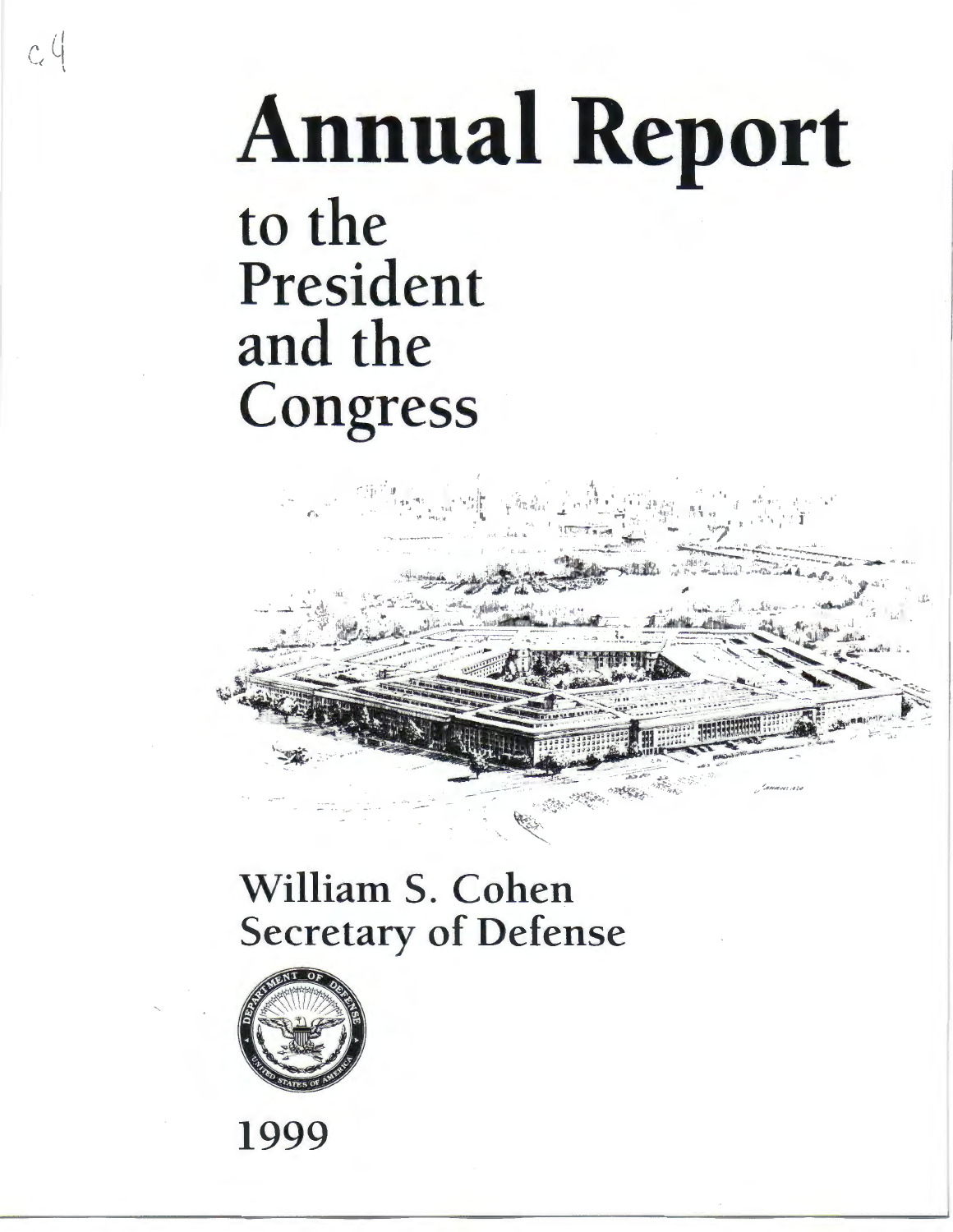## .. **FREEDOM OF NAVIGATION**

For 19 years, the U.S. Freedom of Navigation program has ensured that excessive coastal state claims over the world's oceans and airspace are repeatedly challenged. By diplomatic protests and operational assertions, the United States has insisted upon adherence by the nations of the world to the international law of the sea, as reflected in the UN Law of the Sea Convention. A significant majority of countries (130) are now Parties to the Convention, and there is an encouraging trend toward the rolling-back of excessive maritime claims. Nonetheless, some coastal states continue to assert maritime claims inconsistent with international law, which left unchallenged would limit navigational freedoms vital to U.S. national security and essential to peaceful uses of the world's oceans.

In FY 1998, U.S. armed forces conducted operational

assertions challenging the excessive maritime claims listed in the accompanying table. In addition, military vessels and aircraft frequently conducted routine transits through international straits, such as the Straits of Gibraltar, Hormuz, and Malacca. Air and surface units also transited the Indonesian Archipelago in archipelagic sea lanes passage on 20 occasions and transited the Philippine Archipelago by exercising high seas freedoms, transit passage, and innocent passage, as applicable, on 32 occasions. Combined with robust and highly visible routine operations by U.S. forces on, over, and under the world's oceans, and scrupulous adherence by the United States to the navigational provisions of the UN Law of the Sea Convention, Freedom of Navigation operations have continued to underscore the U.S. commitment to a stable legal regime for the world's oceans.

| FY 1998 DOD OPERATIONAL ASSERTIONS |                                                                                                               |
|------------------------------------|---------------------------------------------------------------------------------------------------------------|
| <b>Country</b>                     | <b>Excessive Claims Challenged</b>                                                                            |
| Albania                            | Prior permission for warship to enter the territorial sea                                                     |
| Algeria                            | Prior permission for warship to enter the territorial sea                                                     |
| Bangladesh                         | Excessive straight baselines; claimed security zone                                                           |
| <b>Burma</b>                       | Excessive straight baselines; claimed security zone                                                           |
| Cambodia                           | Excessive straight baselines; claimed security zone                                                           |
| Croatia                            | Prior permission for warship to enter the territorial sea                                                     |
| Cuba                               | Require state aircraft to comply with directions from air traffic control within flight information<br>region |
| <b>El Salvador</b>                 | 200 nautical miles (nm) territorial sea                                                                       |
| Iran                               | Excessive straight baselines; prior permission for warship to enter the territorial sea                       |
| Kenya                              | Excessive straight baselines; historic bay claim (Ungwana Bay)                                                |
| Liberia                            | 200 nm territorial sea                                                                                        |
| Libya                              | Claims all waters south of 32-30 north latitude Gulf of Sidra closure line as internal waters                 |
| Malaysia                           | Excessive restrictions on military activities in exclusive economic zone                                      |
| <b>Maldives</b>                    | Prior permission for warship to enter the territorial sea                                                     |
| Malta                              | Prior permission for warship to enter the territorial sea                                                     |
| Nicaragua                          | 200 nm territorial sea                                                                                        |
| Pakistan                           | Claimed security zone; excessive restrictions on military activities in the exclusive economic<br>zone        |